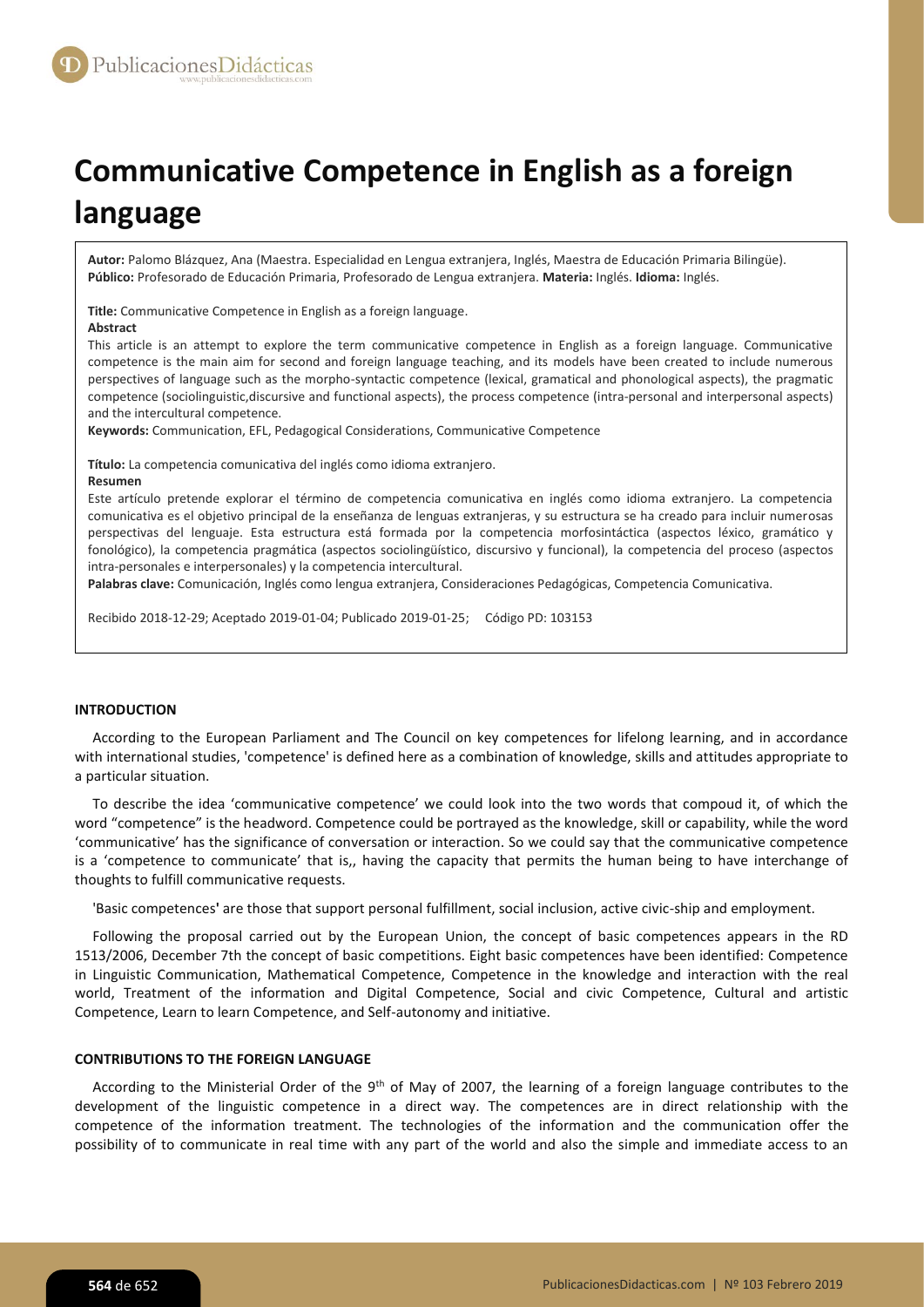incessant flow of information that increases every day. The knowledge of a foreign language offers the possibility to communicate using it.

This area contributes in good measure to the development of the social competence. The languages serve to those speakers to communicate socially and, therefore, they are also a vehicle of cultural transmission. At the same time, the knowledge of another language and of cultural features different to the own ones contribute to the best understanding and valuation of the own language and culture and it favors the respect. Finally, this area collaborates in the development of the cultural and artistic competence, because of the cultural manifestations in artistic activities as the literature, the painting, the sculpture, the architecture, the cinema and the picture reflect cultural contents of historical and social reference of the community of speaking of the foreign language, so they constitute indispensable sources for the teaching and the learning of this language.

In the following lines I´m going to explain in a more extended way the competences of the area, that have been divided in blocks that form the outline of the curriculum:

## **THE MORPHO-SYNTACTIC COMPETENCE**

It is understood as a group of knowledge and abilities that allow to understand and to express the meaning of messages. It embraces the domain of the verbal and not verbal code. It implies the acquisition of the following competences:

a) *Lexical Competence*. Knowledge and ability to understand and to use the vocabulary of a language adapted to the context, topic and purpose of the communication.

Using different resources, the students use the lexicon in familiar communicative situations, in a verbal and not verbal way, as for example: to say a word or a sentence, to represent actions, to make gestures, to relate words and enunciated appropriately with drawings, to label objects of the classroom, etc. Progressively, a systematizing of this learning of the lexicon is fomented helping the students to relate, to contain and to classify the vocabulary.

b) *Grammatical Competence*. Ability to apply the rules that govern the relationships among the elements of the linguistic code, to interpret and express meanings. The grammar's teaching in this educational stage is not an objective in itself, but a means to facilitate the understanding and production of messages in talkative contexts.

The development of the internal grammar of the pupils of foreign languages is based on a systematic exhibition to the language in a communicative context and not in the explanation of grammatical norms in an abstract way. The grammatical error is part of the learning process.

c) *Phonological Competence.* Recognition and ability to use phonemes, accent, rhythm and intonation adapted to the talkative purpose.

This competence contributes decisively to facilitate the understanding, expression and communication of messages in an intelligible way. A first step is to foment the perception of new sounds they don't already exist in the maternal language and different combinations of phonemes. Constant opportunities to listen by audiovisual supports should be offer.

#### **THE PRAGMATIC COMPETENCE**

It consists on the necessary knowledge, abilities and strategies for the social use of the language, the coherent organization, understanding and expression of oral and written messages.

a) *Sociolinguistic Competence*. It refers to the knowledge and the abilities that contribute to the appropriate use of the language in talkative interactions according to the conventions of the linguistic and socio-cultural context of the language.

The student is able to identify some important elements of the context through the words chosen by the speaker, the voice tone, the expressions, etc. Some examples of the application of this competence could be: to avoid linguistic behaviors that can be perceived as inappropriate; the use and the election of the greeting, farewells; the use and election of the treatment (formal, informal, familiar) ;etc.

b) *Discursive Competence*. Knowledge of the rules that govern the organization, structuring and sequence of the linguistic and functional elements of the language, as well as the capacities to use them in the spoken and written way.

PublicacionesDidácticas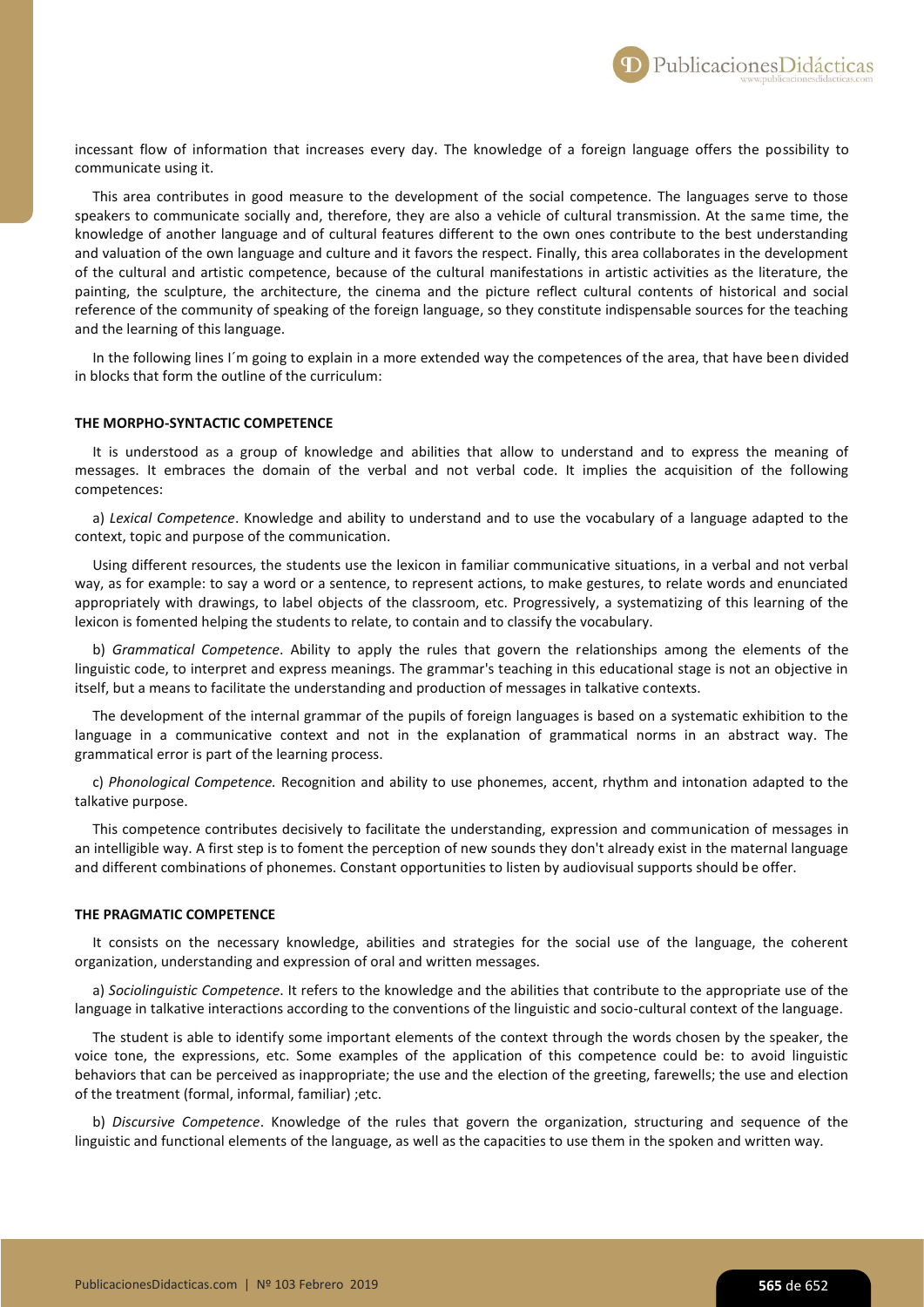Examples of the application of those capacities could be: to answer spontaneous and appropriately to the speaker's talkative behavior; to organize the ideas appropriately inside the paragraph and the text; or the use of strategies to keep the communication.

*c) Functional Competence*. It consists on the capacity to produce enunciates to complete a certain talkative communicative intention. It embraces other functions (to identify, to ask, to answer, to request, etc.).

# **THE PROCESS COMPETENCE**

It refers to the knowledge, strategies and intra-interpersonal abilities that allow assimilating the new learning.

a) *Intra-personal competence*. It includes the knowledge and regulation of personal factors, such as motivation, emotions and attitudes that impact positively or negatively in the learning process.

The pupil learns how to analyze, to express and to manage these personal factors in relation to the learning of foreign languages, since they influence decisively in the degree of success. It is necessary to keep in mind the different cognitive styles of the students and to recognize them as different ways to achieve a significant learning, contributing in reducing the fear to make errors, accepting their capacities and limitations. The success is also influenced decisively by the development of the abilities to organize their own learning process. They include, among others: to learn how to relate new learnings with knowledge acquired, to use selective attention, to plan the realization of tasks or to look for and to select appropriate materials.

*b) Interpersonal Competence.* It refers to the acquisition of knowledge, abilities and strategies to contribute in the development of a cooperative learning in a group.

The fundamental objective of the area is to develop the talkative competence. The foreign language is a form of social behavior whose abilities are acquired interacting to other people.

In order to optimize the opportunities that the classroom of foreign languages offers to foment these aspects, it is necessary to pay attention in the following aspects: to use tasks that contribute to make explicit the expectations of the students, to generate ideas, as group, on interesting topics, to improve the affective relationships among the individuals, to develop a positive interdependence or to foment and appreciate the participation of all the students, etc.

### **THE INTERCULTURAL COMPETENCE**

It includes the necessary skills and knowledge to relate their own culture with the foreign one and to overcome misunderstandings and stereotypes.

It embraces attitudes like to value the foreign language as a communication instrument or the respect toward other cultures. Among the knowledge related with this competence they are: information about the different countries where the foreign language is spoken, festivities and traditions and historical, literary or artistic aspects.

#### **CONCLUSION**

This article has gone through the different contributions of the foreign language teaching learning process. "Communicative competence" is seen as the understanding of the regulations of speech an language use,

and the skill to employ such understandig successfully and appropiately in real life situations.

Communicative competence is the main aim for second and foreign language teaching, and its models have been created to include numerous perspectives of language such as the morpho-syntactic competence , the pragmatic competence, the process competence and the intercultural competence.

The present educative context suggests utilizing communicative language teaching approach in its activities, all together with new technologies and cooperative learning as ways for accomplishing a good quality level of communicative competence in English as a second language.